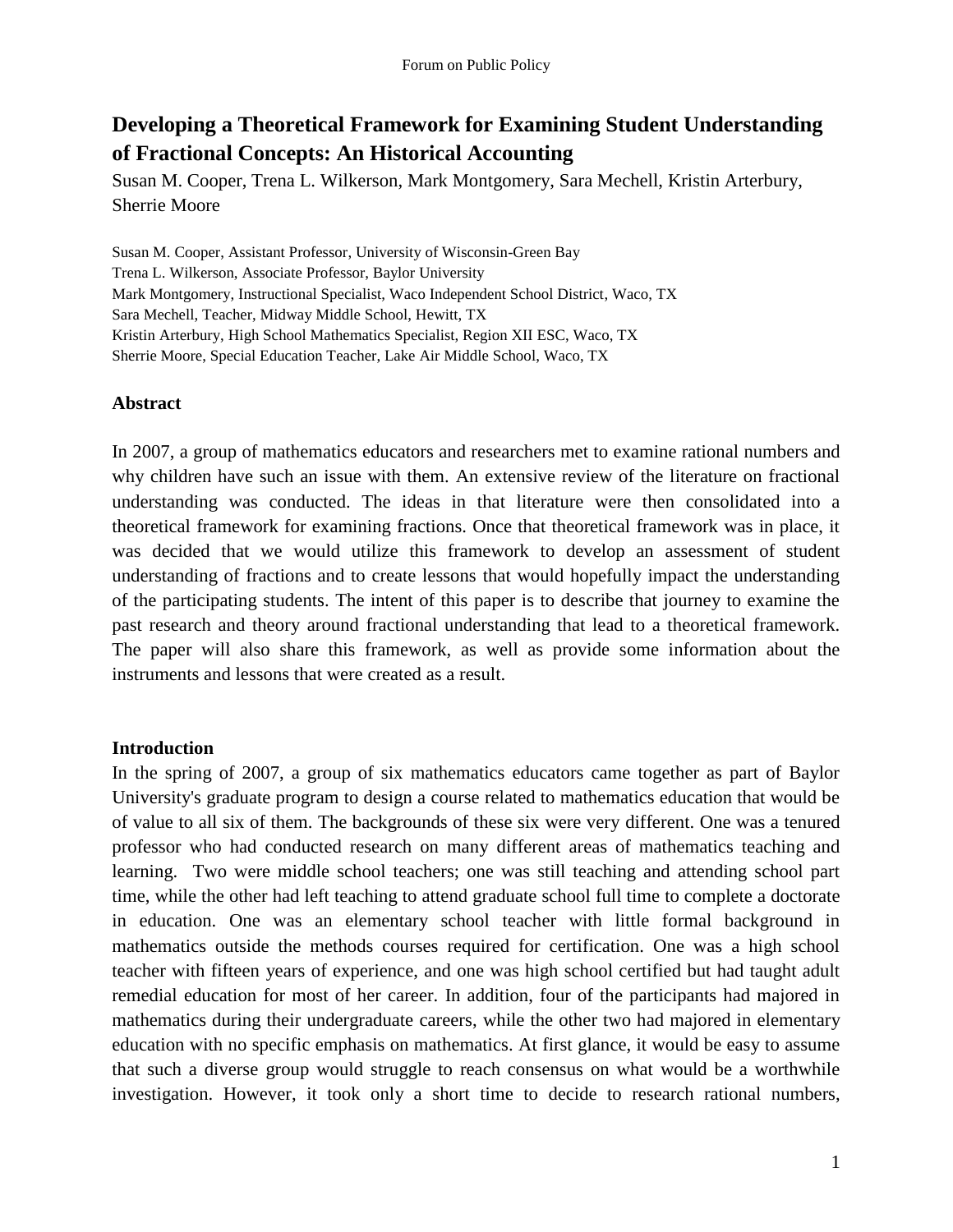specifically fractions. The reason for this was that, at all the different levels with which the six of us worked, we had all experienced issues with our students' understanding of fractions, or lack thereof.

Data from national and international assessments clearly support the existence of the difficulties American students have with fractions we had all observed in our own experiences. For example, the National Assessment of Educational Progress (NAEP), often referred to in the US as the *Nation's Report Card*, has historically shown that students struggle with all but the least complex questions involving fractions. Wearne and Kouba (2000) found in their analysis of the 1996 NAEP assessment that students struggled with problems that were multi-step or nonroutine. Kastberg and Norton (2007) furthered this analysis by comparing results from the 1996, 2000 and 2003 NAEPs. Again, students did well on simple questions such as identifying the picture that represents a specified fraction, with 83 percent of tested 4th grade students answering this question correctly in 2003 (89). However, more complex problems such as naming and shading an equivalent fraction remained a struggle for 4th graders, as only 19 percent of students correctly responded correctly (89). An examination of the latest NAEP data shows there are still struggles with these fraction concepts (NCES 2009). In 2009, students improved somewhat in dealing with equivalent fractions, as 55% were able to correctly identify the picture showing that 3/4 and 6/8 are equivalent. However, only 25% could accurately determine which of four fractions was closest to 1/2. Both of these questions were classified as being of low complexity.

An examination of international testing data from the *Trends in International Math and Science Study* (TIMSS) further supports the findings from the NAEP and would seem to indicate that fractions are more of a problem for American children than for children from many other countries. Gonzales et al. (2004) reported results of the 2003 TIMSS study revealing that 4th grade students in the United States had scores that were significantly lower than their counterparts in eleven of the twenty-four participating countries. Only 59% of the questions in the strand related to fractions and number sense were answered correctly on the 1999 TIMSS (Mullis et al. 2000). All this demonstrates further the ongoing trend of the challenges faced by children in the United States regarding fractions.

The final proof of the need for research into student fractional understanding comes from the difficulty teachers themselves have with understanding fractional concepts. This is evidenced most clearly in the research of Liping Ma (1999). Ma demonstrated this difficulty by asking two groups—one of American teachers and one of Chinese teachers—to solve a problem involving division of fractions and to write a word problem that would utilize the given problem as a solution. Within the group of Chinese teachers, all were able to solve the problem, and 90% of them were able to write at least one word problem that was pedagogically correct for division of fractions. In contrast, only 43% of the teachers from the United States were even able to solve the problem presented, and only one was able to write a mathematically accurate word problem.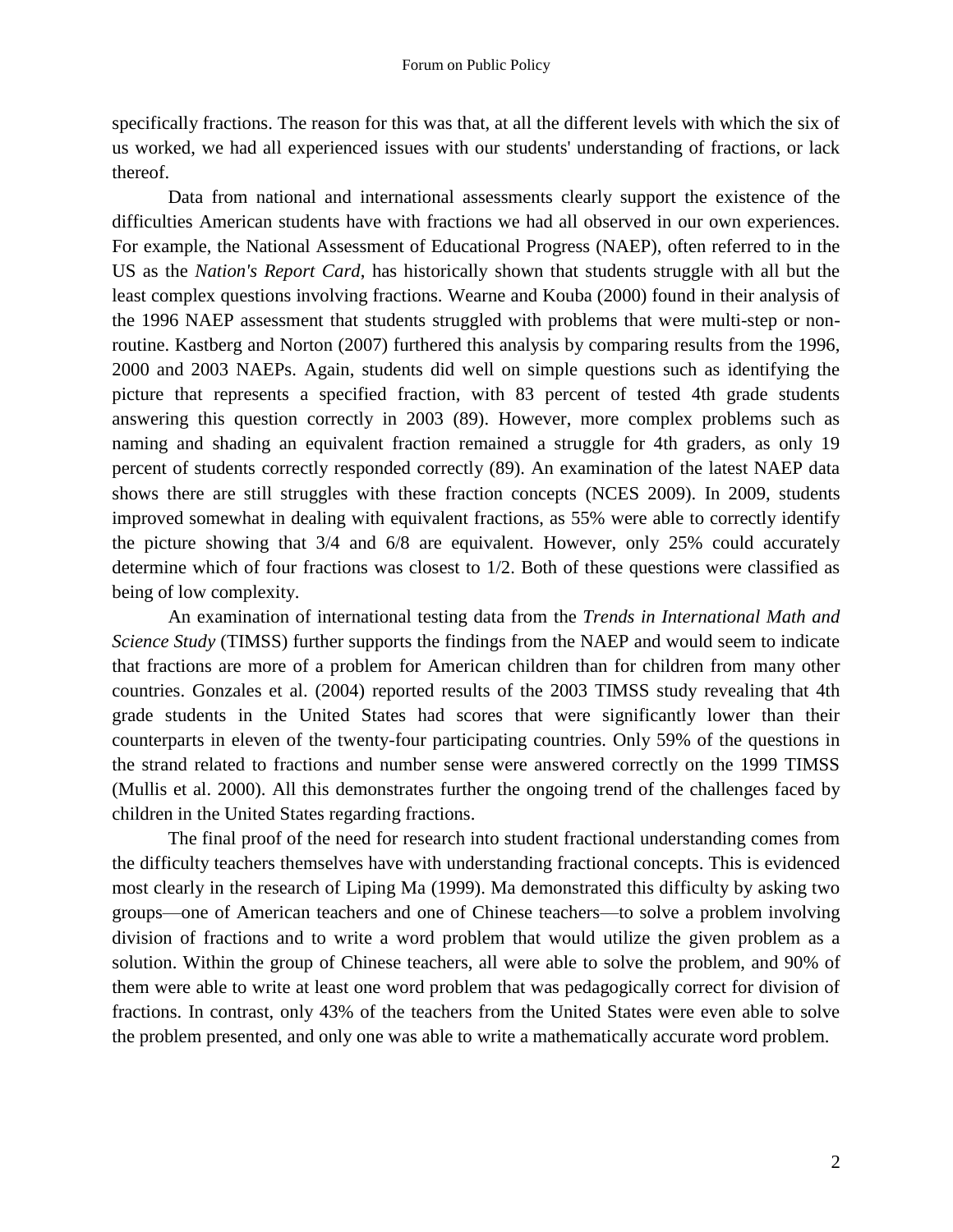# **Why Are Fractions So Difficult?**

In considering the difficulties students (and teachers) have with fractions, it is not surprising that much of the research refers to the complex nature of fractional understanding. One of the reasons for this complexity is the relative thinking required to comprehend the meaning of a fraction (Lamon 2008a). When dealing with whole numbers, students are able to apply principles of cardinality to the idea of a number of objects. Cardinality refers to the fact that, when counting a set of objects, the last number said tells the amount of the set (Van de Walle, Karp, and Bay-Williams 2010). A fraction, however, does not represent a specific amount, but rather it represents some portion of an amount. Because of this students must be able to think multiplicatively (in relative terms) rather than additively (in absolute terms). Even this is too simplified a description. The research actually notes many different interpretations of a single fraction such as subdividing an area in equal-sized parts; subdividing a set; as a ratio; and as a way to express division (Lamon 2008a; Charalambous and Pitta-Pantazi 2007; Moss 2005; Witherspoon 2002). Students must be comfortable with all of these interpretations and this way of thinking to have deep fractional understanding, and they must be able to do so without confusing whole number characteristics and fraction characteristics.

Unfortunately, another major issue with student understanding involves the way in which fractions are taught (Lamon 2008a; Chan, Leu, and Chen 2007; Paik and Mix 2003; Cramer, Post, and del Mas 2002; Mack 1995; Bezuk and Cramer 1989). It is a fault of the current system of education in the United States that concepts are often taught using procedures and memorization rather than having students develop their own understanding of fraction concepts. Moss (2005) sums up this issue very clearly with a quote from a student, "Oh fractions! I know there are lots of rules but I can't remember any of them and I never understood them to start with" (309). Proceeding with this sort of rote memorization can create many different problems. First, this method tends to discount the informal knowledge students already possess with regard to fractions. Students enter school with some understanding of equal sharing and fractions, but this prior knowledge is not always properly accessed and built upon (Mueller, Yankelewitz, and Maher 2010; Empson 1999). Brizuela (2005) further observed this understanding through the examination of children's use of fractional notation. Rote memorization also does not allow for the connection of mental operations to fraction notations, which is key for real understanding to exist (Saenz-Ludlow 1994), and it can actually be detrimental to a student's development of numerical reasoning to present an algorithm too early (Kamii 1994).

The variety of concrete models can also be a confounding factor for students as they attempt to make sense of fractions with so many different representations. The research is clear that concrete representations are key for student comprehension of fractions (Van de Walle, Karp, and Bay-Williams 2010; Cramer and Wyberg 2009; Lamon 2008a; Watanabe 1996; Taube 1995; Bezuk and Cramer 1989). The use of manipulatives in teaching fractions is critical, because it accesses Piaget's levels of development and a student's need to have physical knowledge of a concept prior to presentation of an algorithm (Bransford, Brown, and Cocking 1999; Kamii and Warrington 1999). There are two categories of concrete models for fractions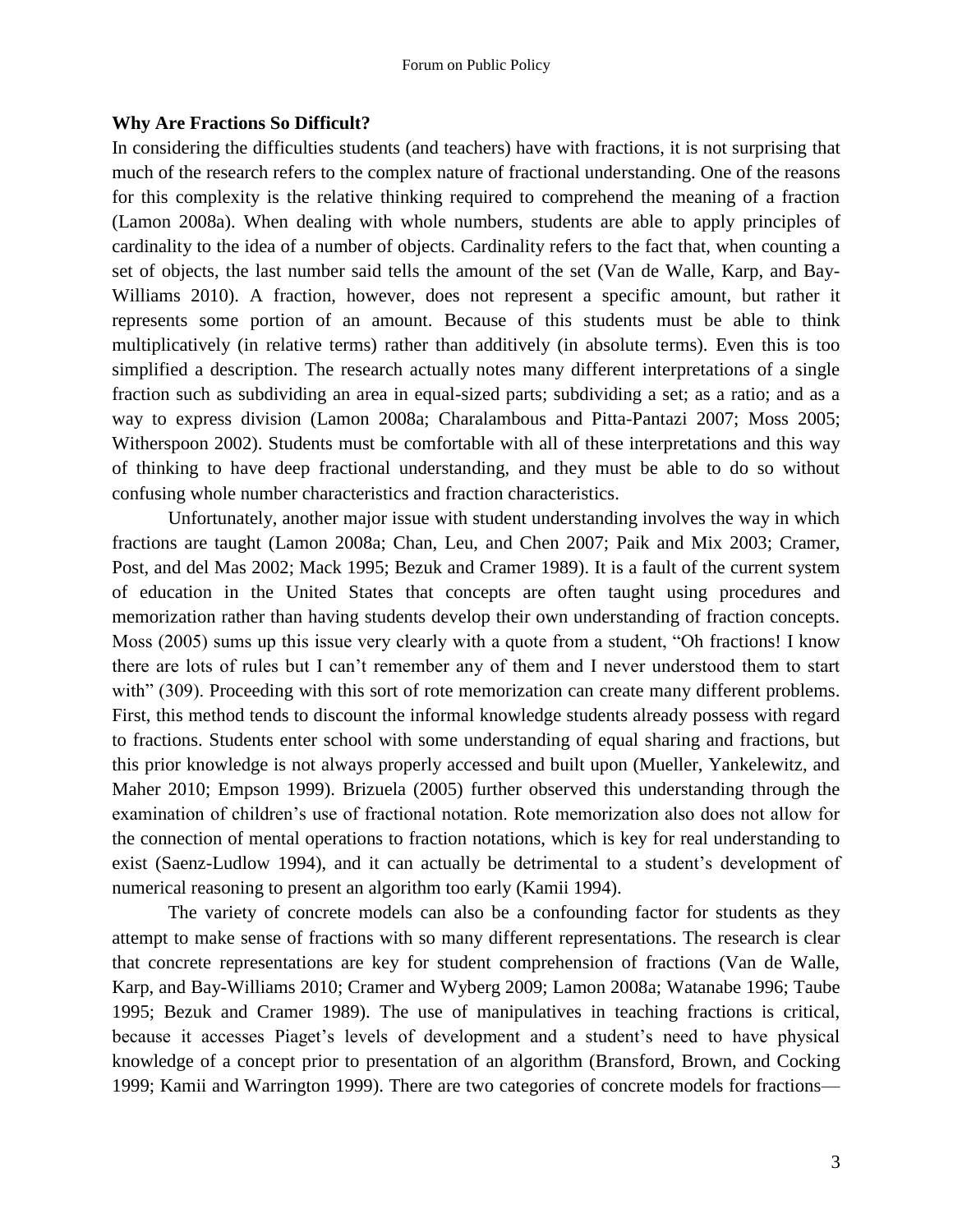continuous (regions or lines) and discrete (sets of objects) (Van de Walle, Karp, and Bay-Williams 2010)—and the research does not necessarily agree on which model students should be presented with first in their initial introduction to a fraction concept. Some research recommends that students begin with a continuous model, because it is more generalizable to other models (Cramer, Wyberg, and Leavitt 2008; Bezuk and Cramer 1989; Behr, Wachsmuth, and Post 1988). However, the stated issues about some continuous models, such as the difficulty with visual distractors (Cramer, Post, and Behr 1989) and the artistic troubles students have in using continuous models to explain their reasoning (Lamon 2008a), could easily lead the reader to believe the discrete model is the better starting point. There is also research that stresses the need to use both models at all stages of the conceptual development for fractions to increase a student's flexibility in thinking about fractions (Lamon 1996; Watanabe 1996; Taube 1995). With all the conflicting views about how to teach fractions, it is easy to see why students would struggle to learn them.

#### **Our Timeline**

Our initial meeting began without the benefit of all the above-mentioned literature. The review of the current research was to be one of the first products. It was therefore necessary to have a point at which to begin investigating, for which we chose a couple of texts that we felt would give us a feel for the seminal works on fractional understanding. One was Susan Lamon's book *Teaching Fractions and Ratios for Understanding* (2008a) and its companion text *More* (2008). This text was chosen in large part because it served the dual purpose of providing research into many of the areas that cause issues with learning fractions as well as supplementing that research with both examples of student work and with strong problem examples that could be used to deepen our comprehension of issues with fractions. The other text was *Making Sense of Fractions, Ratios, and Proportions* (NCTM 2002), the 64<sup>th</sup> yearbook from the National Council of Teachers of Mathematics (NCTM) that focused specifically on recent research related to issues with rational numbers and offered us a wider view of the existing research.

While reading through these two texts, each of the participants also conducted an expanded investigation on a topic of personal interest related to fractions that would then be shared in detail with the group. For example, one participant examined the work of Joan Moss (2002) suggesting that the teaching of rational numbers should be reordered to begin with concepts of percents rather than with fractions. Another participant considered the physical models that are used to represent fractions, such as the line model, continuous model, and discrete model, and analyzed the research regarding the ramifications of each of these choices. A third member of the group extended Brizuela's (2005) work and considered fraction notation and its significance in student understanding.

Along with the extensive examination of theory and research on fractions we conducted throughout the spring, we also decided it was critical to consider how fractional concepts appeared in our own state's standards. Texas utilizes the Texas Essential Knowledge and Skills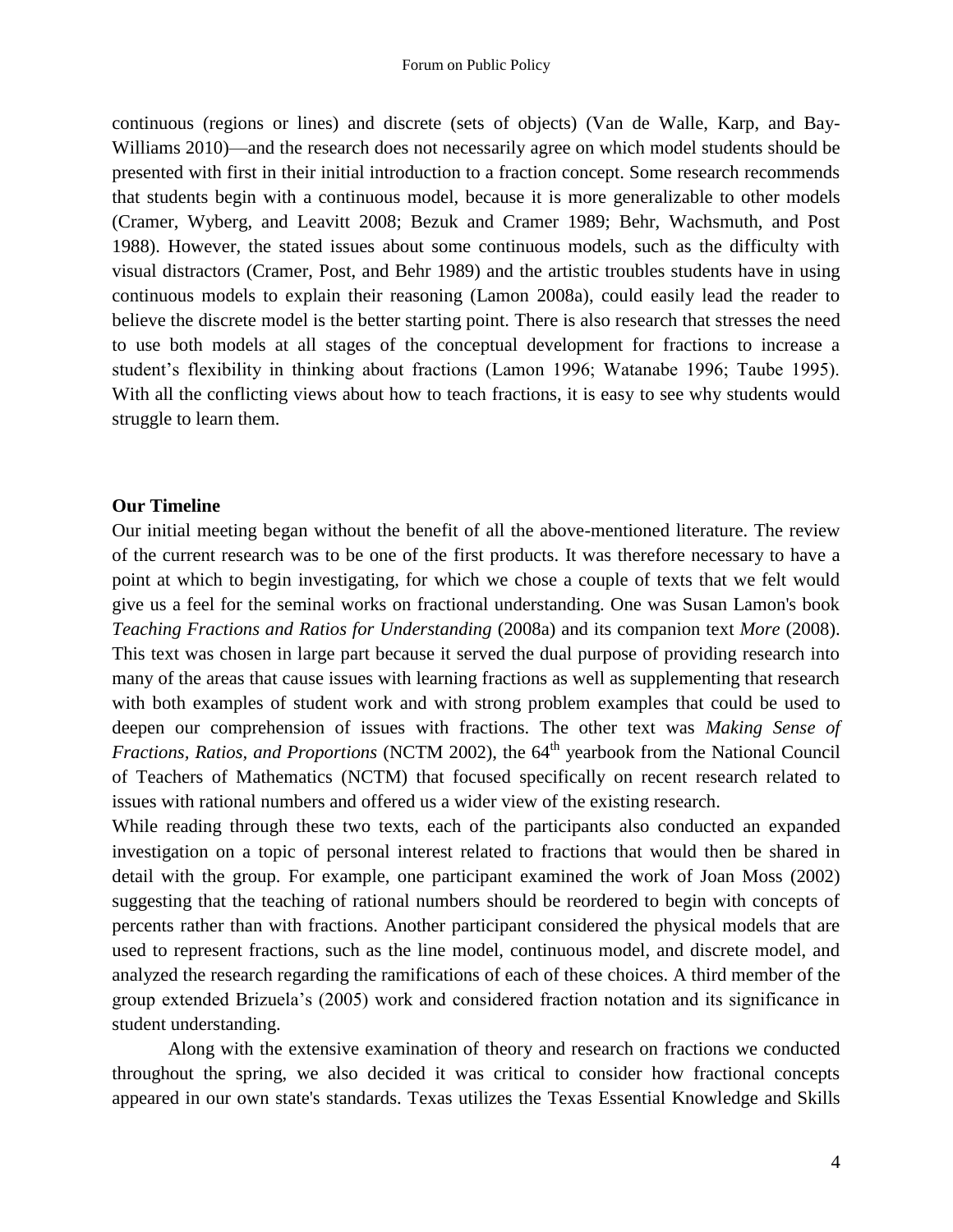#### Forum on Public Policy

(TEKS) (Texas Education Agency 2007) as its statewide curriculum, and it is these skills students are tested on at the end of every school year. We also felt it was important to see how this curriculum connected to the newest national standards via the *Curriculum Focal Points* (2006) that were released by NCTM. What we discovered that was central to the eventual research we conducted was a disparity between the state's curriculum at the time and the recommendations made by NCTM (see Figure 1). While NCTM makes no mention of fractions or fractional concepts until third grade, the TEKS had students begin working on fractional language, unit fractions, fair sharing, and parts of a whole as early as kindergarten.



*Figure 1. Curriculum Focal Points (CFP) compared to the Texas Essential Knowledge and Skills (TEKS)*

This was only one of many contradictions in the research that piqued our curiosity about how students actually learn fractions most effectively. It was partly this curiosity that provided fertile soil for the growth of a formalized research project once the seed was planted. Baylor University in Waco, Texas, USA, has a tradition of conducting research in partnership with the local school district. For example, as part of its teacher education program, all of the pre-service teachers must conduct at least one action research project within their various field placements as a requirement of graduation. In the past, more formalized research had also been conducted in cooperation with one of the local schools on improving the understanding of geometric concepts in the early grades. When it was discovered that a cohort was studying student struggles with fractions, it was therefore natural for the principal of this school to ask if there was any intent to turn this into a research study similar to the geometry study that had been conducted at the school previously. We agreed to this request as a way to further our own understanding of the issues with teaching fractions in the early grades. The decision was made to focus on early learning because the one issue that all the research seemed to agree on was that a foundation in the understanding of what a fraction is and how different fractions relate to each other was critical for success in any of the other rational number concepts.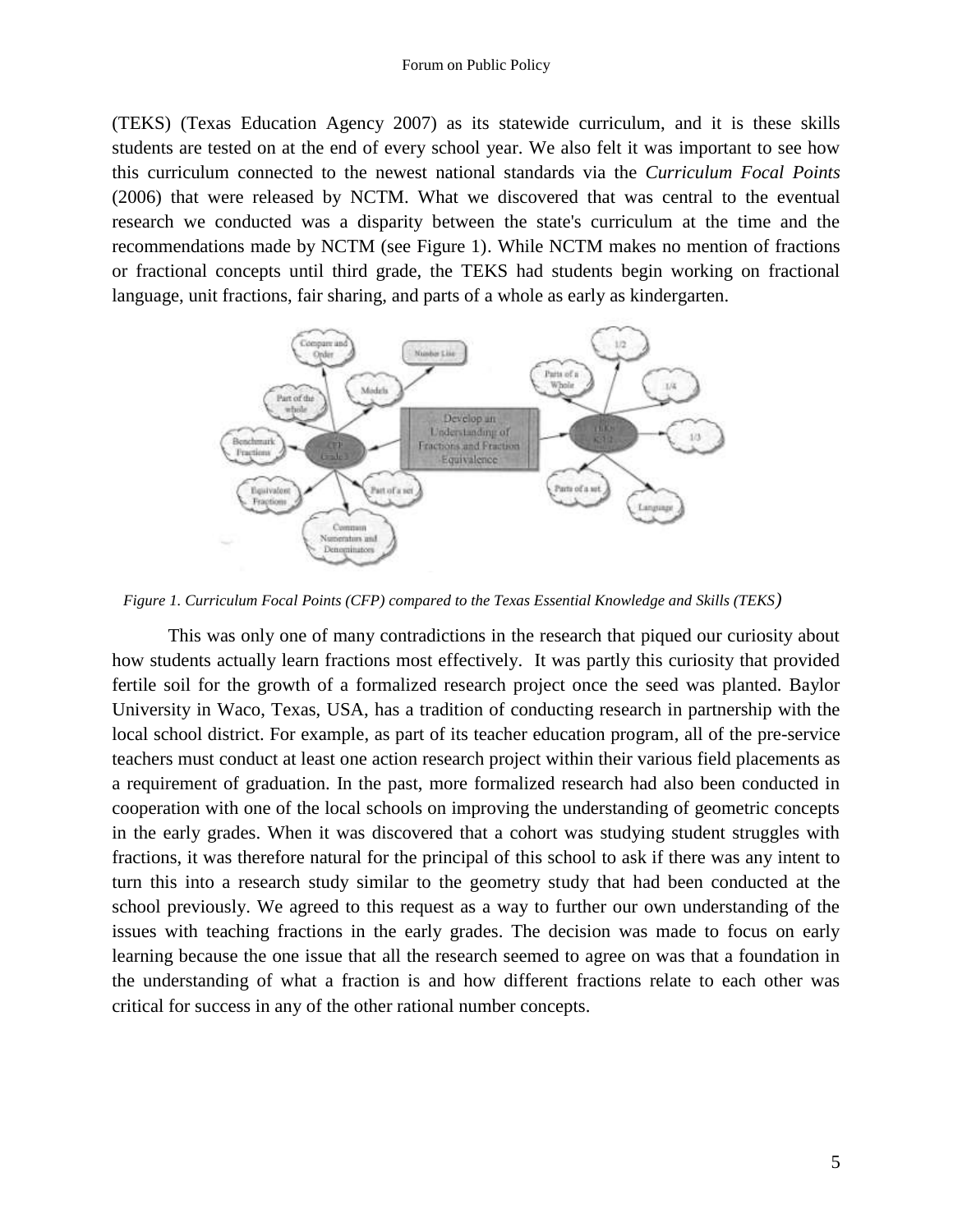#### Forum on Public Policy

### **Theoretical Framework**

As with any research project, the first goal was to synthesize all of our learning thus far into a theoretical framework for a research study on fractions. Although there were many different areas of study to consider within the data that was being collected, it was decided that the most important aspect of the study was to first examine student understanding. Over the range of grades from kindergarten through third, this understanding was segmented into four distinct areas that appeared critical to later fraction success. These were fair sharing, part-whole partitioning, unitizing, and equivalence. These four concepts became the framework around which we developed our research.

# *Fair Sharing*

At the absolute foundation of fractional understanding is the ability of a student to share some object or objects fairly into a preset number of divisions. A key understanding about fair sharing is that it accesses a student's experiences outside of school (Lamon 2008a; Empson 1999). Students have many opportunities in life to fairly share things with friends and siblings, and many have even experienced how to deal with fair sharing when splitting something that did not come out evenly, such as two cookies among three children. Lamon notes that the difficulty in fair sharing is for students to recognize that equal refers to the amount given, not necessarily the dimension or number of pieces.

### *Part-Whole Partitioning*

Part-whole relationships are defined as those in which a student "designates a number of equal parts of a unit out of the total number of equal parts into which the unit is divided" (Lamon 2008a 125). Once students are able to competently apply fair sharing skills to both discrete and continuous objects, quantifying those shares becomes critical. This is accomplished through partwhole understanding and the structure of a fraction. Cramer and Wyberg (2009) specify that understanding of the part-whole relationship "relies on the comparison between 'shaded part' and the whole unit" (229). While this may seem a simple concept, the thinking required is quite complex. As Norton and Wilkins (2009) note, "This scheme relies upon operations of identifying (unitizing) a whole, partitioning the whole into equal pieces, and disembedding some number of pieces from the partitioned whole" (2). As noted by Charalambous and Pitta-Pantazi (2007) the concept of part-whole partitioning takes up the bulk of the curriculum in younger grades, because it is critical to understanding other rational number concepts such as ratios, quotients, and measure. Behr, Lesh, Post, and Silver (1983) summarize this in their research for the *Rational Number Project* by stating, "It seems plausible that the part-whole subconstruct, based both on continuous and discrete quantities, represents a fundamental construct for rationalnumber concept development" (10).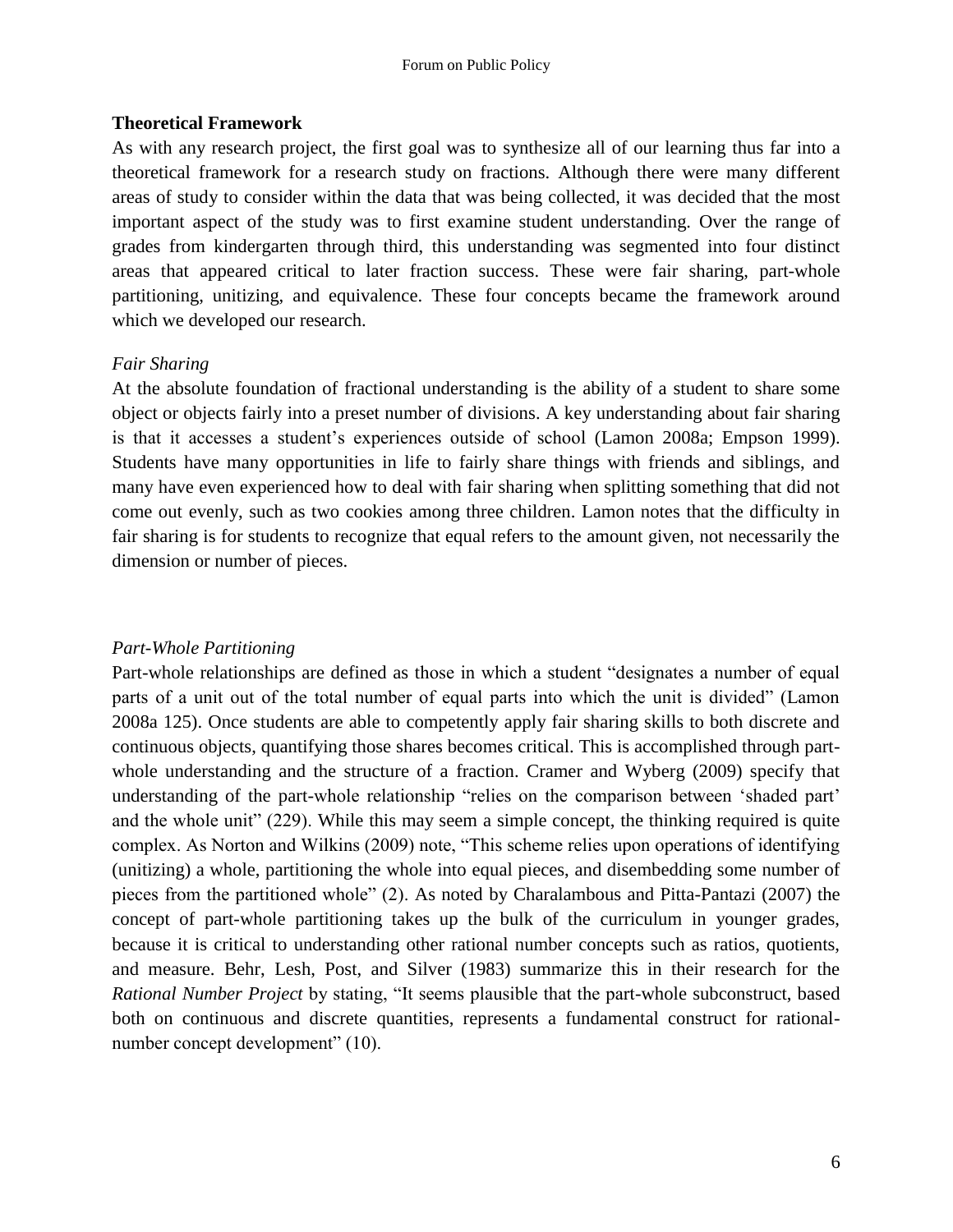# *Equivalence*

Equivalence with fractions refers to the fact that many different fractions can be used to name the same quantity, depending on how the quantity is subdivided (Lamon 2008a). This need to be able to subdivide a quantity creates its own unique issues. Cramer, Post, and Behr (1989) discuss the issue of perceptual distractors in their research, which are created by these very subdivisions. When considering an area divided into six regions with four of those regions shaded, students are often unable to recognize that this picture can represent both the fractions four-sixths and twothirds.

# *Further Specifications*

Once these larger concepts were chosen, it was still necessary to further specify what we would be looking for as we designed the study and developed coding structure to analyze the data that would be collected. It was decided that, first and foremost, the model being used to teach a concept would be critical in analyzing student success. As was stated earlier, providing students with concrete representations is one of the components that is key to a student being successful in working with fractions and having a strong understanding of fraction concepts (Van de Walle, Karp, and Bay-Williams 2010; Cramer and Wyberg 2009; Lamon 2008a; Watanabe 1996; Taube 1995; Bezuk and Cramer 1989). The two categories of models used for fractions are continuous, meaning they can be subdivided into smaller pieces, and discrete, which consists of a group of undividable objects. Van de Walle, Karp, and Bay-Williams (2010) further classify continuous models as area models and length models, although we did not utilize this subdivision for the purpose of coding. This was in large part due to the fact that the emphasis on ordering fractions did not occur until later grades. We also included a category for other models in order to allow for flexibility in coding what students did in the event their actions did not fit directly into the use of a continuous or a discrete model.

The observed actions within each of these models was then further subdivided to analyze the types of representations used and the types of understanding that manifested during the research. We specifically considered whether students used language, pictures, symbols, or actions to represent their fractional understanding. With regard to understanding, it was decided that we would need to consider both understanding and misunderstanding specific to the issue being observed, as well as to analyze a student's responses for deeper misconceptions about fractions. All these pieces are summarized in Figure 2, and it was this that made up the developed theoretical framework for our research on student fractional understanding.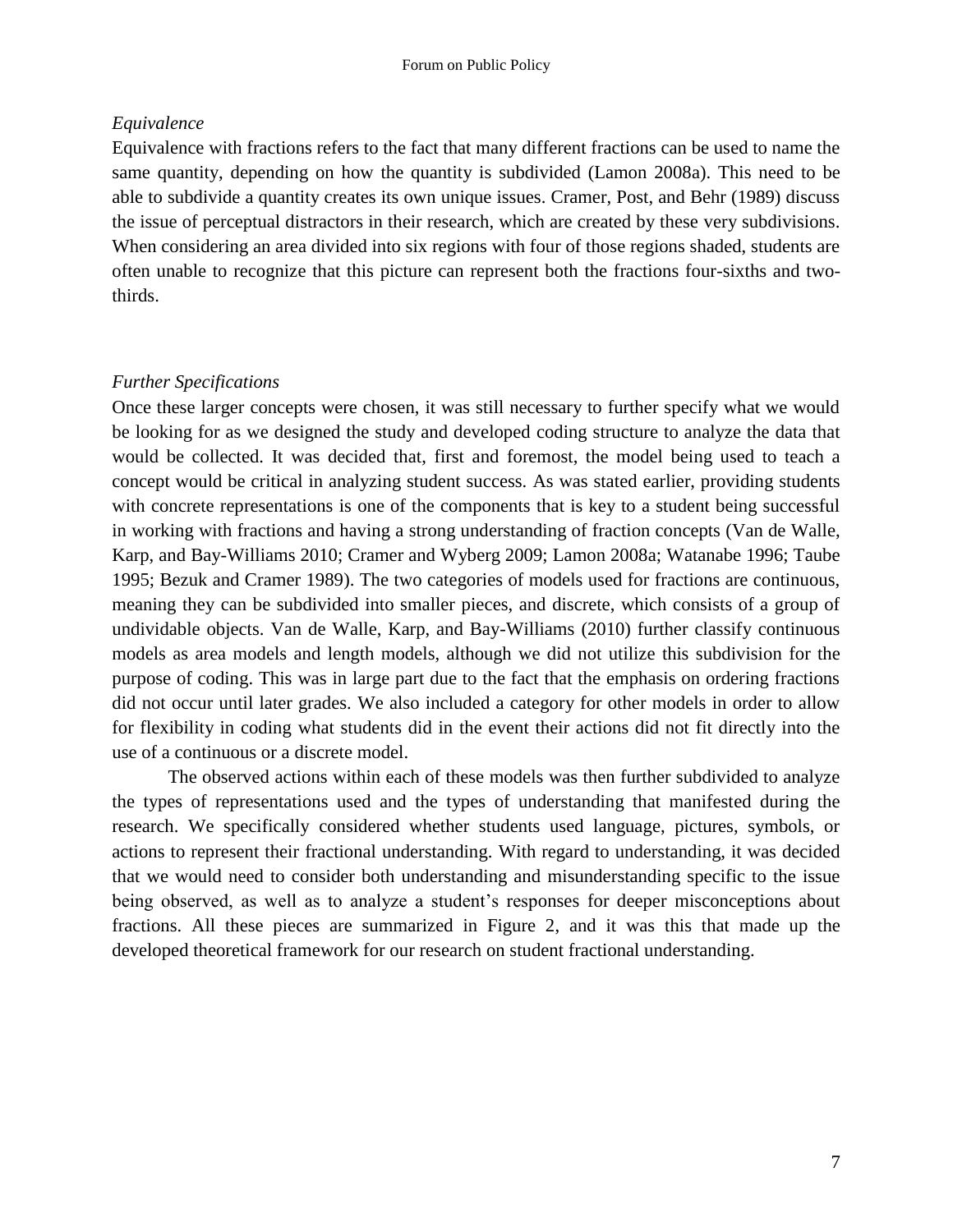#### Forum on Public Policy



*Figure 2. Theoretical Framework for Student Fractional Understanding*

#### **Project Development**

The theoretical framework was only the beginning of what has become a much larger longitudinal study of fractional understanding. Utilizing this developed framework as the foundation, the team met in the summer to design the research study requested by the principal. Because we were dealing with early fractional understanding, it was decided that the research would begin by working with kindergarten and third grade students—the bookends of this understanding as defined by our theoretical framework. This process consisted first of the development of an interview instrument to use both pre- and post-treatment to assess the individual student's understanding of fractions. The questions for these assessments were modified from a variety of sources, including the Texas Assessment of Knowledge and Skills (TAKS), the California Achievement Test (CAT), the Iowa Test of Basic Skills (ITBS), and the problems available for consideration in Lamon's book (2008a). The questions chosen aligned both with our theoretical framework and with the expected grade level skills as outlined previously in Figure 1. The protocols were designed to be given orally and individually and were scored using four point rubrics that reflected the research about what constituted complete and partial fractional understanding.

Once the instruments were developed, lessons were written that again specifically addressed the components of the theoretical framework. Because of school scheduling constraints, these lessons were only taught once a week for approximately six weeks in small group settings. Each of the lessons strived to exemplify the tenets of best practice by having students work in contextual settings with both discrete and continuous models for fraction learning. The lessons were taught by junior-level and senior-level pre-service teachers who were in the school as part of the University's teaching certification program. These lessons were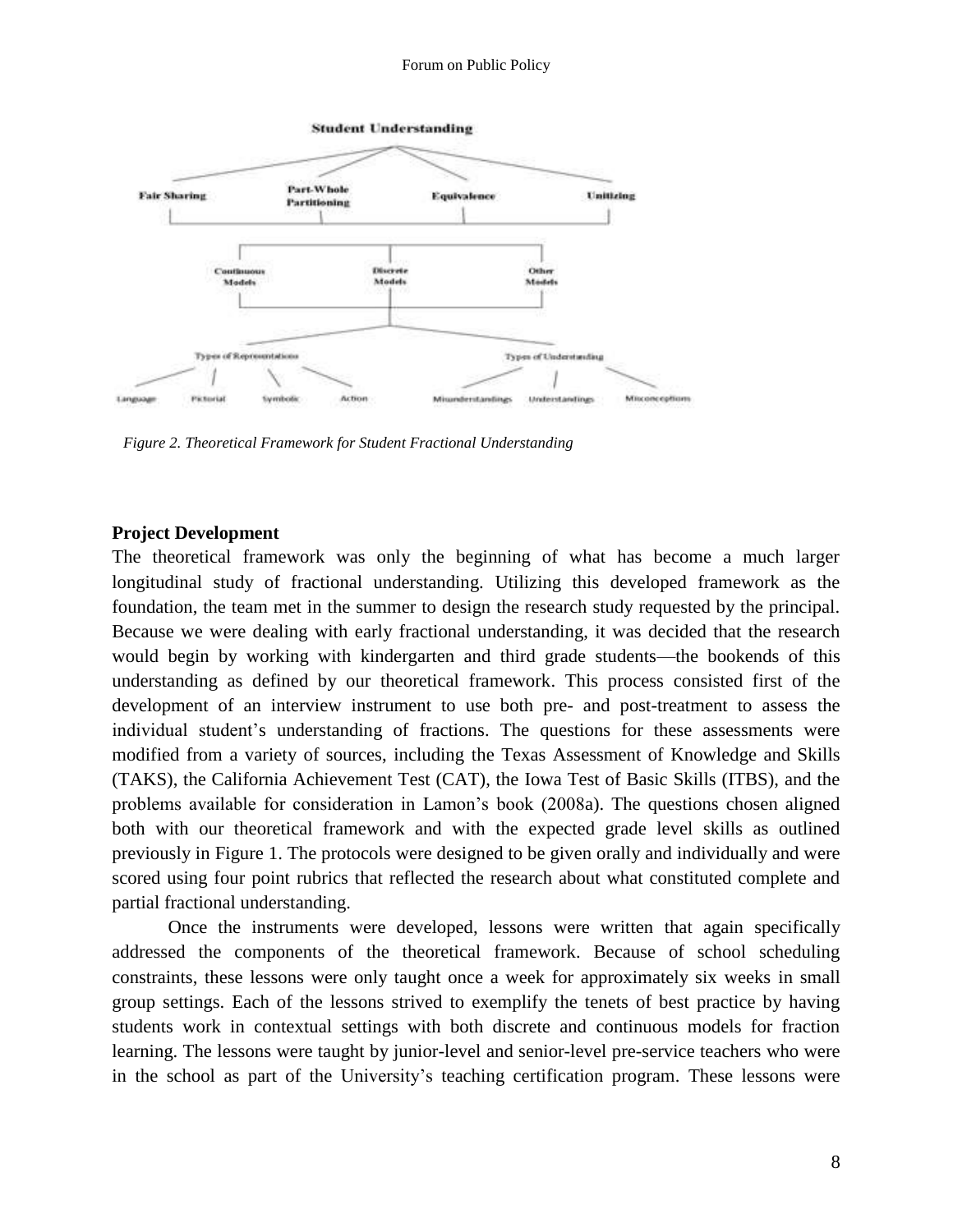observed by both professors and graduate students from Baylor University with the intent of finding evidence of student fractional understanding as laid out in the framework.

Although student understanding was the initial focus of the research, other data was collected on the teacher candidates as well, since their own knowledge of fractions and rational numbers is key to the success of the students they will eventually teach. The teacher candidates wrote reflective journals regarding their assessment of the day's lesson and how well students understood what was being taught. They were also asked to take a pre- and post-assessment of their own fractional understanding, and they completed the *Mathematics Teacher Efficacy Beliefs Instrument (MTEBI)*. This data will eventually be analyzed for evidence of changes in efficacy for teaching fractions, as well as for changes in teacher content knowledge (TCK) and pedagogical content knowledge (PCK) for mathematics.

Currently, this study is in its fifth iteration. Instruments and lessons have been developed for first and second grade students as well. Modifications have been made to lessons to improve them for student learning. The data is also being analyzed from a longitudinal standpoint, as some of the participants were in the study for all four grade levels. Informal results are positive, both anecdotally from the classroom teachers of participating students and from the data analyzed thus far.

Despite all that has been accomplished with this study, it is important to note that this was very much a focused study based strictly on student fractional understanding. While a more systemic investigation of student mathematical understanding may have been more meaningful for explaining student difficulties, the point of this study was to examine within the existing framework of a classroom how to improve student understanding of fractions. The researchers recognize that a student's mathematical understanding of more basic concepts is going to have an impact on how well he or she does with fractions. However, the purpose of this study was to consider ways to improve fractional understanding rather than to create better overall mathematics instruction.

#### **Conclusion**

Because of the traditional methods of rote instruction that have dominated American mathematics education in the past, there are many areas in which both teachers and students struggle to reach a deeper conceptual understanding. Fractions seem to be one of those predominant areas for many. Through this study, the six researchers and by extension the participating teachers and pre-service teachers were able to gain a stronger understanding of the nuances within the learning of fractions. It is this sort of understanding that is required in order for change to be effected and instruction on fractions to be improved.

Of potentially more significance is the development of the actual research itself. Rather than there being a top-down approach to change, practitioners were given the power to research a problem of concern to them and work toward a potential solution. These practitioners were then able to bring their research to others in the classroom to determine its effectiveness. While some may resist research that does not follow a traditional research design, this sort of model is one that should be considered for more areas and be put to wider use than just through the facilitation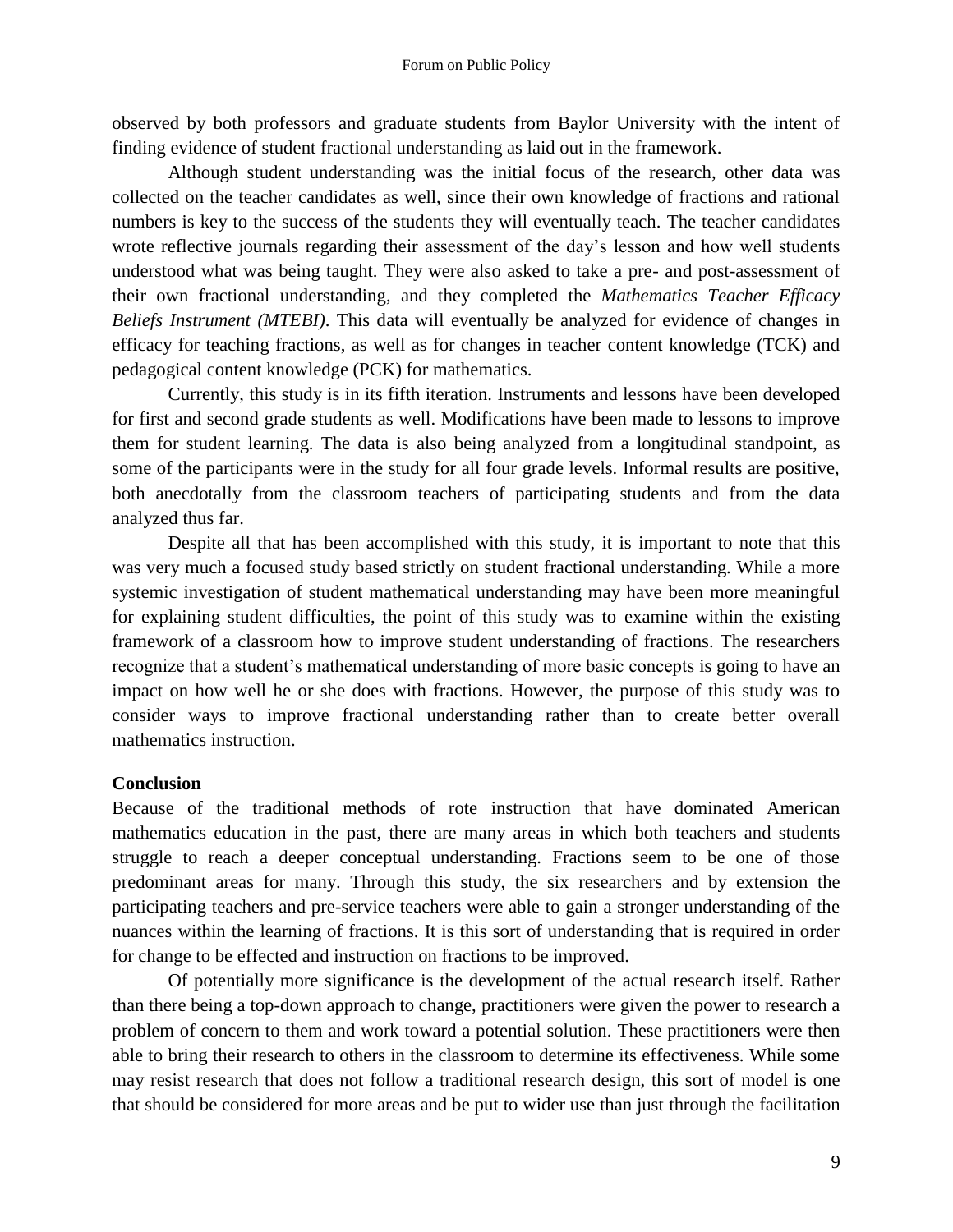of a university. In the spirit of action research or Japanese lesson study, this historical accounting can perhaps be used as a model for allowing practitioners to develop solutions to the problems they face with content instruction as an alternative to current models.

### **References**

- Behr, M.J., I. Wachsmuth, and T. Post. 1988. Rational number learning aids: Transfer from continuous models to discrete models. *Focus on Learning Problems in Mathematics* 10: 1-17.
- Bezuk, N. and K. Cramer. 1989. Teaching about fractions: What, when, and how? In *National Council of Teachers of Mathematics 1989 Yearbook: New Directions for Elementary School Mathematics,*  edited by P. Trafton. Reston, VA: National Council of Teachers of Mathematics.
- Bransford, J.D., A.L. Brown, and R.R. Cocking (Editors). 1999. *How people learn: Brain, mind, experience, and school.* Washington DC: National Academy Press.
- Brizuela, B.M. 2005. Young children's notations for fractions. *Educational Studies in Mathematics* 62: 281-305.
- Chan W.H., Y.C. Leu, and C.M. Chen. 2007. Exploring group-wise conceptual deficiencies of fractions for fifth and sixth graders in Taiwan. *The Journal of Experimental Education* 76: 26-57.
- Charalambous, C. and D. Pitta-Pantazi. 2007. Drawing on a theoretical model to study students' understanding of fractions. *Educational Studies in Mathematics* 64: 293-316.
- Cramer, K.A., T.R. Post, and M.J. Behr. 1989. Cognitive restructuring ability, teacher guidance, and perceptual distracter tasks: An aptitude-treatment interaction study. *Journal for Research in Mathematics Education* 20: 103-110.
- Cramer, K.A., T.R. Post, and R.C. delMas. 2002. Initial fraction learning by fourth- and fifth-grade students: A comparison of the effects of using commercial curricula with the effects of using the Rational Number Project curriculum. *Journal for Research in Mathematics Education* 33: 111- 144.
- Cramer, K. and T. Wyberg. 2009. Efficacy of different concrete models for teaching the part-whole construct for fractions. *Mathematical Thinking and Learning* 11: 226-257.
- Cramer, K. t. Wyberg, and S. Leavitt. 2008. The role of representations in fraction addition and subtraction. *Mathematics Teaching in the Middle School* 13: 490-496.
- Empson, S.B. 1999. Equal sharing and shared meaning: The development of fraction concepts in a firstgrade classroom. *Cognition and Instruction* 17: 283-342.
- Gonzales, P., J.C. Guzman, L. Jocelyn, D. Kastberg, T. Williams. 2004. *Highlights from the Trends in International Mathematics and Science Study (TIMSS) 2003.* Washington DC: Institute of Education Sciences.
- Kamii, c. and M.A, Warrington. 1999. Teaching fractions: Fostering children's own reasoning. *Developing Mathematical Reasoning in Grades K-12,* (82-92), edited by V.L. Stiff and R. F. Curcio. Reston, VA: National Council of Teachers of Mathematics.
- Lamon, S.J. 1996. The development of unitizing: Its role in children's portioning strategies. *Journal for Research in Mathematics Education* 27: 170-193.
- Lamon, S.J. 2008. *More: In-depth discussion of the reasoning activities in "Teaching fractions and ratios for understanding".* New York: Taylor & Francis Group.
- Lamon, S.J. 2008a. *Teaching fractions and ratios for understanding: Essential content knowledge and instructional strategies for teachers (2<sup>nd</sup> ed.).* New York: Taylor & Francis Group.
- Litwiller, B. and G. Bright (Editors). 2002. *Making sense of fractions, ratios, and proportions: 2002 yearbook.* Reston, VA: National Council of Teachers of Mathematics.
- Ma, L. 1999. *Knowing and teaching elementary mathematics: Teachers' understanding of fundamental mathematics in China and the United States.* London: Lawrence Erlbaum Associates, Publishers.